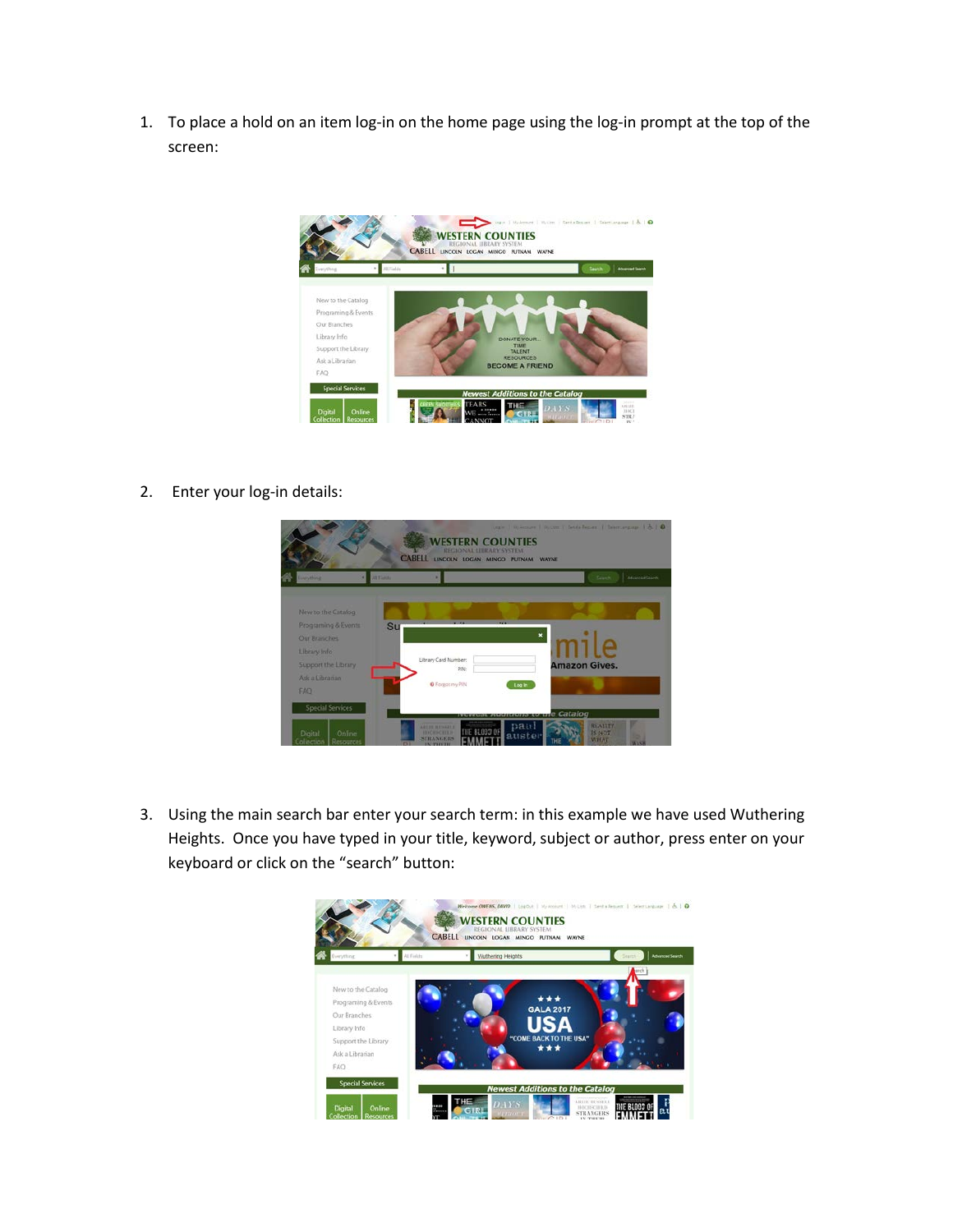4. In the results screen you can modify your search using the clickable boxes in the left hand side of the screen. Select the modifiers you want and click on the include button. These modifiers allow you to select from a host of options including location, subject, author, publication date, material type and more!



5. On the right hand side of the results screen are two clickable buttons which allow you to place an item on hold or text the information about the item to your phone:

| <b>Communication</b><br>Search Renails, Delationes                                                                                                                                             | A1Peids                    | Watherleg Heights                                                                                                                   | Alexandron                               |
|------------------------------------------------------------------------------------------------------------------------------------------------------------------------------------------------|----------------------------|-------------------------------------------------------------------------------------------------------------------------------------|------------------------------------------|
| Limit Search Results<br><b>Dic Smokelain</b><br><b>THAT SHOW</b><br>Library                                                                                                                    | 猫开<br>Select An Action     | 106 Fesuris Found<br>۰                                                                                                              | 3741 9 0<br>Seite.                       |
| 13 Alars Traub Robbe Library<br>U. Airbisonville Public Library<br><sup>(2)</sup> Reservised Public Library<br>12 Buffalo Creek Hartschaf<br>El Aufaix Addie Library<br>Litture<br>If Many All | Foresan EQ<br>Analiská«; 2 | <b>Wuthering Heights</b><br>by Nevite Richard<br><b>Publication Bate 1004</b><br>Excess Entries, Dydy, 1018-1340. Wallering Destro- | <b>Fax Text</b><br><b>Test Tim Tains</b> |

6. By clicking on the yellow highlighted title you can access even more information about a particular title.

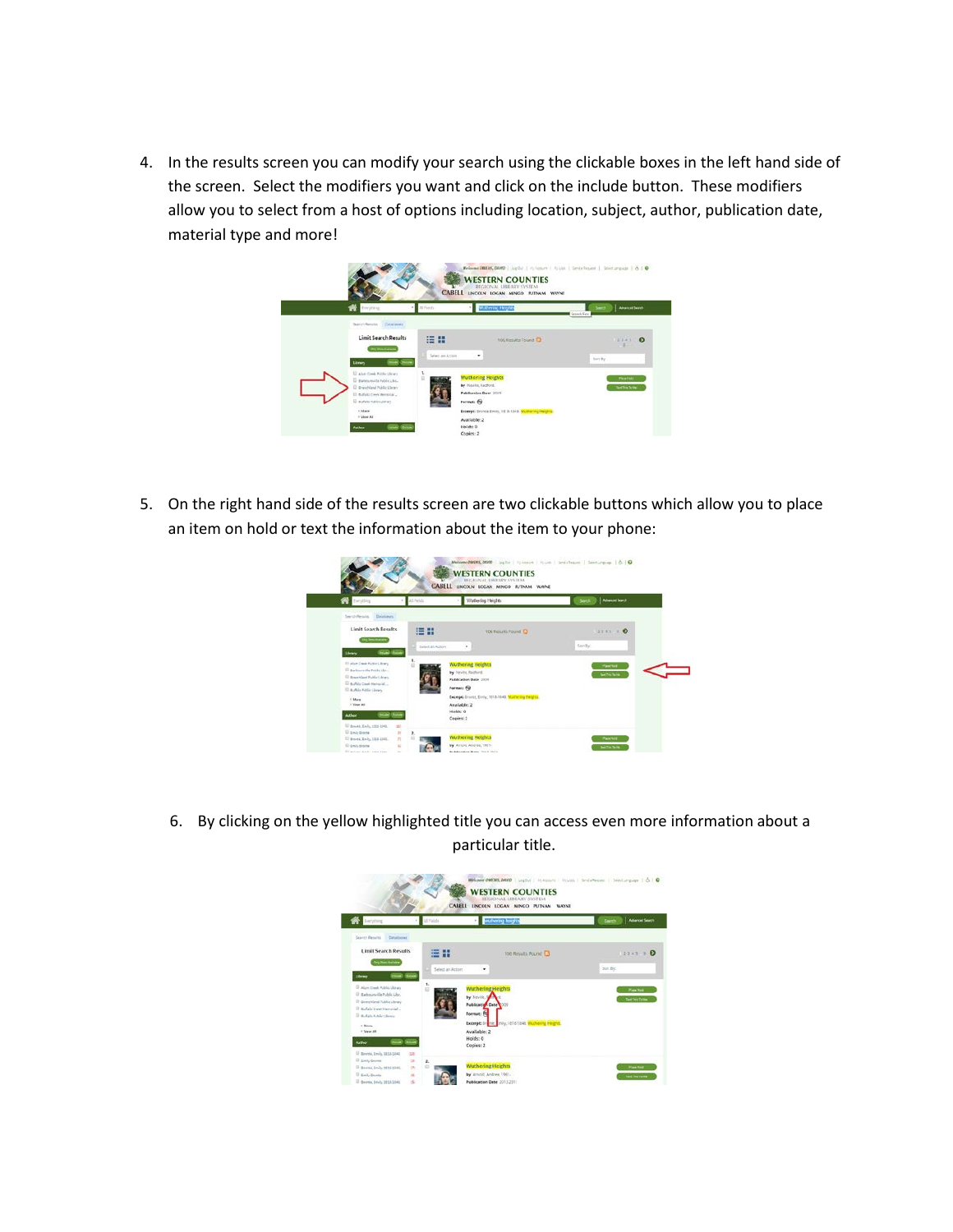7. This is the screen which displays more information on the particular item as well as links to related items in the catalogue.



8. At the top right are the Place Hold and Text it to Me buttons, as well as a Select an action option which will allow you to place a hold, text the catalogue record to yourself, print the record, email the record to an email address, or add the title to your own wish list.

|  | Title: Wushering Heights                                                                                                                                                                                                                                                                                               |                   |
|--|------------------------------------------------------------------------------------------------------------------------------------------------------------------------------------------------------------------------------------------------------------------------------------------------------------------------|-------------------|
|  | Author: Neville, Radford,                                                                                                                                                                                                                                                                                              | Select an Action  |
|  | ISBN: 0781593758067                                                                                                                                                                                                                                                                                                    | Text This To Me   |
|  | Publication Information: [Boston, MA] ; WGBH<br>Boston Video, [2009]                                                                                                                                                                                                                                                   | <b>Place Hotd</b> |
|  | Physical Description: 1 videodisc (ca. 141 min.) : sd.,<br>col.: 43/4 in.                                                                                                                                                                                                                                              |                   |
|  | General Note: Title from container.<br>Based on the novel by Emily Bronce.<br>Originally released as a television motion picture in<br>2008.<br>Special features: Behind-the-scenes footage; access to<br>the Masterpiece web site.                                                                                    |                   |
|  | Abstract: Set against the stark beauty of the English<br>moor, the mysterious gypsy boy Heathcliff, who has<br>been adopted by the Earmshaw family, discovers his<br>soul mate in his stepsister Cathy. As a man unable to<br>have the love of his life, he seeks vengeance against.<br>anyone who comes between them. |                   |
|  | Reading Level: Not rated.                                                                                                                                                                                                                                                                                              |                   |
|  | Subject Term: Adoptees -- England -- Drama.<br>Stepsisters -- England -- Drama.<br>Revenge -- England -- Drama.                                                                                                                                                                                                        |                   |

9. In the main body of the text record you will notice additional information about a title, including such information as general notes, an abstract, subject terms, and much more. If the term is highlighted in blue, it is a clickable link to similar items in the catalogue.

| <b>Details for Wuthering Heights</b> |                                                                                                                                                                                                                                                                                                                          |                           |  |
|--------------------------------------|--------------------------------------------------------------------------------------------------------------------------------------------------------------------------------------------------------------------------------------------------------------------------------------------------------------------------|---------------------------|--|
|                                      | Title: Wuthering heights                                                                                                                                                                                                                                                                                                 | Select an Action          |  |
|                                      | Author: Nextle, Radford,                                                                                                                                                                                                                                                                                                 |                           |  |
|                                      | <b>ISBN-</b> 078150X752047                                                                                                                                                                                                                                                                                               | <b>Seattles Schles</b>    |  |
|                                      | Publication Information: [Boston, MA] : INGBH<br>Eoston Video, [2009]                                                                                                                                                                                                                                                    | <b><i>Place Hotel</i></b> |  |
|                                      | Physical Description: I videodicc (ci. 141 min.) : zd.,<br>col.: 4.5/4 in.                                                                                                                                                                                                                                               |                           |  |
|                                      | General Note: Title from container.<br>Based on the novel by Emity Bronte.<br>Originally released as a television mission picture in<br>2008<br>Special features: Behind-the-scenes toologe; access to<br>the Masterpiece web site.                                                                                      |                           |  |
|                                      | Abatract: Set against the stark beauty of the English<br>moor, the mysterious gignly boy Heathcliff, who has<br>been adopted by the Earnshaw family, discovers his<br>soul mate in his stepsister Cethy. As a manurable to:<br>have the love of his life, he seeks vergeanize against.<br>anyone who comes between them. |                           |  |
|                                      | Reading Levelt Not rated.                                                                                                                                                                                                                                                                                                |                           |  |
|                                      | Subject Term: Adoptees - England - Drama.<br>Stepssters - England - Drama.<br>Feverge - England - Drama,<br>Manuscrian relationships  Frateret  Drama.                                                                                                                                                                   |                           |  |